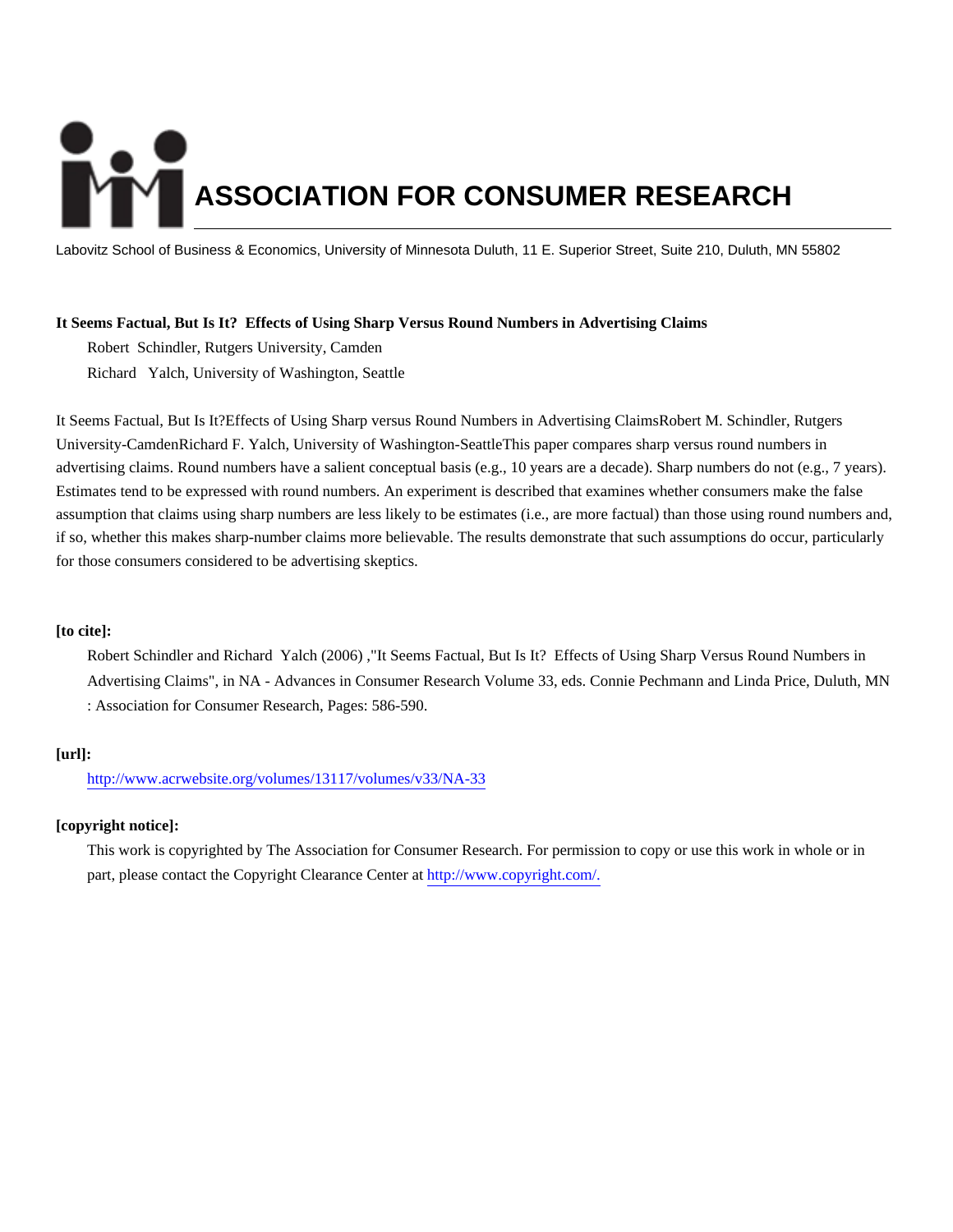# **It Seems Factual, But Is It? Effects of Using Sharp versus Round Numbers in Advertising Claims**

Robert M. Schindler, Rutgers University-Camden Richard F. Yalch, University of Washington-Seattle1

#### **ABSTRACT**

This paper compares sharp versus round numbers in advertising claims. Round numbers have a salient conceptual basis (e.g., 10 years are a decade). Sharp numbers do not (e.g., 11 years). Estimates tend to be expressed with round numbers. An experiment is described that examines whether consumers make the false assumption that claims using sharp numbers are less likely to be estimates (i.e., are more factual) than those using round numbers and, if so, whether this makes sharp-number claims more believable. The results demonstrate that such assumptions do occur, even for those consumers considered to be advertising skeptics.

# **INTRODUCTION**

A newspaper advertisement for a career-training program highlighted the claim that their recent graduates were earning between \$43,000 and \$57,000 per year. This salary claim could have just as easily been expressed using the phrases such as, "are well-paid," "earning around \$50,000," or "earning from \$40,000 to \$60,000." The advertising copywriter had to make a decision as to which wording would be best received. Current views of advertising effectiveness stress not just what the advertiser claims, but what inferences are made about these claims by the consumers (e.g., Kardes, Posavac, and Cronley 2004). The present paper explores one type of inference that consumers might make about an advertiser's claim–that it is based on actual empirical data and not just on the advertiser's general impressions.

#### **LITERATURE REVIEW**

The study of persuasive communications has identified numerous factors that affect whether or not the audience accepts the information and recommendations offered in the message (e.g., MacInnis, Moorman, and Jaworski 1991). One relevant factor is the choice to present advertising claims in a numerical or verbal form. For example, research by Yalch and Elmore-Yalch (1984) established that numerical messages ("many people do 95% of their banking ...") were better received than an equivalent verbal claim ("many people do virtually all of their banking...") when attributed to expert sources but not when presented by nonexpert sources. Other research supports the finding of a numerical-superiority effect (Scammon 1977; Viswanathan and Narayan 1994). Childers and Viswanathan (2000) attribute some of this superiority to the fact that numerical evidence is processed at a surface level, making it faster to recognize and compare numerical information compared to the equivalent verbal information.

Related to the above discussion, Darley and Smith (1993) draw a distinction between objective and subjective claims. Objective claims are those that have an element of verifiability and cite specific factual information. On the other hand, subjective claims rely on emotions and impressions. Their manipulation of the presence of objective information consisted of the use of numerical descriptors ("Loom woven of a 75% acrylic and 25% wool blend for shape retention and softness") versus only verbal descriptors ("Proudly woven with the very finest shape-retaining material; the blanket is unusually soft and delightfully elegant") for the subjective message. They found that objective claims were more persuasive than subjective claims, especially when based on factual evidence.

In thinking about numerical claims, we propose that there may be differences between numerical claims much as there are differences between numerical and verbal claims. In particular, we are interested in the distinction between round numbers and the other numbers, which could be called "sharp numbers" (Dehaene 1997, p. 108). Round numbers are those whose conceptual status gives them mental salience. For example, numbers such as 10, 20, and 30 receive salience by initiating decades in our base-ten number system, and numbers such as 15 and 25 receive salience by being midpoints of these decades (Dehaene and Mehler 1992; Schindler and Kirby 1997). Some numbers have salience, and thus roundness, only in certain contexts. For example, in time estimation, the period of seven days is salient because it represents a week (Huttenlocher, Hedges, and Bradburn 1990).

As a result of their salience, round numbers are the numbers that are most likely to come to mind when a person is trying to estimate a quantity that is uncertain. For example, in a variety of numerical estimation tasks, people show a strong tendency to produce 0- and 5-ending numbers (e.g., Hornik, Cherian, and Zakey 1994; Kaufman et al. 1949). This use of round numbers leads them to become indicators of the use of an estimation process rather than actual counting. Thus, if it is said that there are 100 people in a room, the use of the round number would lead listeners to interpret the statement as an approximation. The true number could be perhaps anywhere from 80 to 120 people. On the other hand, if it is said that there are 106 people in a room, the use of the sharp number would suggest that some counting has occurred.

It is interesting that the tendency to interpret a round number as a result of approximation is so pronounced that to communicate otherwise requires some additional wording. For example, if a count has determined that there are 100 persons in the room, one would have to say that there are *exactly* 100 individuals in the room to indicate that this is not an approximation (Dehaene 1997, p. 109).

Our research combines the round-versus-sharp-number distinction with Smith and Darley's objective-versus-subjective distinction. We propose that sharp numbers are assumed by consumers to be objective and factually-based because they imply a high level of accuracy that could be achieved only through an empirical analysis. On the other hand, round numbers suggest an approximation that is likely to be a subjective estimate that may bear little relationship to reality. For example, a claim that a new allergy drug is 46% more effective than a popular competitor implies that the claim is based on some clinical research whereas the claim that it is 50% more effective indicates that the communicator lacks knowledge of the true level of differential effectiveness.

# **RESEARCH QUESTIONS**

On the basis of the preceding literature review, a series of research questions were developed related to the relative effectiveness of advertising claims expressed with sharp numbers compared to round numbers.

1) Are numerical claims judged differently than equivalent verbal claims? Prior research has established that numerical claims

<sup>1</sup>The authors thank Hiralkumari Udawat for her assistance in the data collection for this study.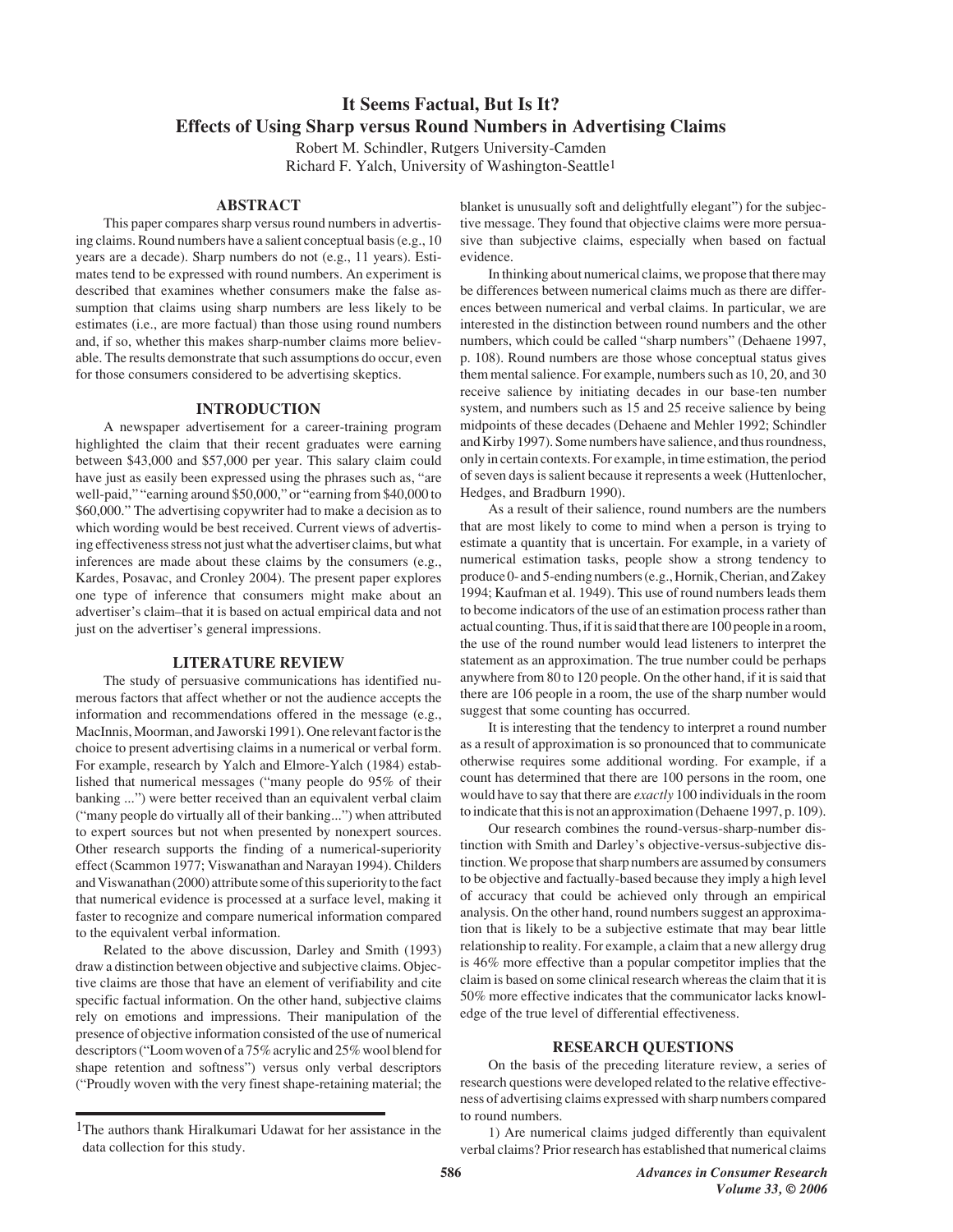are superior to equivalent verbal claims, especially when used by high credible sources (Yalch and Elmore-Yalch 1984). As both sharp and round numbers are numerical, it was expected that they would be judged more believable than an equivalent verbal claim.

2) Are numerical claims judged differently when a sharp rather than a round number is used in the claim? The belief here is that consumers will infer that the advertiser's use of a sharp number is the result of an empirical analysis and not merely an approximation or a number that the advertiser has made up in order to impress the consumer. Consequently, it was expected that consumers would judge the sharp number as being more accurate and empiricallydetermined relative to the round-number claim.

3) If sharp numbers are assumed to be more empirically-based, will that make the overall claim more believable and persuasive? Prior research has shown that the use of objective evidence (claims based on empirical testing) enhances the persuasiveness of an advertising message (e.g., Darley and Smith 1993). However, this prior research used multiple verbal claims compared to multiple numerical claims as the objective evidence manipulation. No study has looked at the more subtle difference between round and sharp numbers in making a single claim. Here, there is a minimal implicit suggestion that one claim is more credible and persuasive than the other.

4) Does advertising skepticism, an individual difference in the overall belief in the honesty of advertising, moderate the effects of numerical-versus-verbal claims and of sharp-versus-round numerical claims? Prior research has established that consumers differ in their general skepticism toward advertising and advertising claims. Obermiller and Spangenberg (1998) developed a nine-item scale to measure consumers' tendencies to question advertising claims. Their research demonstrated substantial construct validity, with advertising skepticism being positively associated with unfavorable attitudes toward marketing and advertising in general. The scale developers speculated that high skeptics would reject testimonials and many other forms of advertising, such as demonstrations. However, it was not determined if they would reject all forms of advertising. We propose that because advertising claims expressed with sharp numbers are interpreted as being more likely to result from authentic empirical analysis than those using round numbers, that advertising skeptics may be less inclined to reject them than round-numbered claims. Consequently, we predicted an interaction between the type of number used in a claim and advertising skepticism. Specifically, we expected that high skeptics would be less likely than low skeptics to accept a round-number claim but equally likely to accept a sharp-number claim.

#### **METHOD**

The above-mentioned research questions were explored in an experimental study of consumer responses to paired advertisements. Subjects were asked to compare two color advertisements for the same product that differed only in the main claim made on behalf of the product. In all cases, one of the two advertisements used a verbal format. The second advertisement in the pair was varied such that one third of the subjects saw the claim expressed with a sharp number that was slightly lower than a round number, one-third saw the claim expressed with a sharp number that was slightly higher than the round number, and the remaining third saw the ad's claim expressed with the round number. After examining the pair of advertisements, the consumers responded to a three-page questionnaire.

#### **Test Advertisements**

We decided to use a fictitious body-spray deodorant as the advertised product, because the product category could plausibly support an objective claim and because it is a category relevant to most people. The ad we constructed featured a young man and woman dancing on an outdoor deck. The key claim was that the brand, Amor, was a long-lasting body-spray deodorant. The claim using the verbal format was, "Lasts far longer than any other deodorant." The three numerical claims were, "Lasts [47%, 50%, or 53%] longer than any other deodorant." The claim was made in both the headline and the last line of the body text of the advertisement. The ads were presented side-by-side to facilitate comparisons. The verbal message was paired with one of the three numerical messages. Half of the time, the verbal message was on the left and half of the time on the right. Although hemispheric lateralization studies suggest that verbal and numeric information may be processed differently depending on the field of vision, an analysis revealed no position effect so the data were combined across the two positions.

#### **Measures**

Immediately below the two advertisements was a set of nine questions asking subjects to compare the two ads. These looked at two aspects – credibility and perceived accuracy. Credibility was assessed using four items (more true, more believable, more trustworthy, and more convincing). Perceived accuracy was assessed using four items (more accurate, more exaggerated, based on actual scientific evidence, and better documented). The last of the nine items asked which of the two ads in the pair made the subjects more interested in trying the product. All items were judged using 5-point scales with the labels Ad A definitely, Ad A probably, Both ads are about the same, Ad B probably, and Ad B definitely.

The second page of the questionnaire included the nine questions making up the Obermiller and Spangenberg (1998) ad skepticism scale. The items included statements such as "Advertising is generally truthful" and "I feel that I am accurately informed after viewing most advertisements." A 5-point response scale was used with the labels Strongly agree, Somewhat agree, Neither agree nor disagree, Somewhat disagree, and Strongly disagree.

The third page of the questionnaire asked about the subjects' interests in solving problems and thinking about situations. Neither proved useful in understanding the phenomenon of interest. The last item was an open-ended question regarding the purpose of the study. No subjects indicated that it involved sharp-versus-round numbers in claims. This is not surprising since no subject was exposed to both a sharp- and a round-number claim.

#### **Subjects**

One hundred and ninety-nine university students served as subjects in this study. They were recruited by campus advertising to report to a testing room where they completed the questionnaire for this study along with questionnaires for two unrelated studies. They were paid \$10 for their participation in the three studies.

#### **RESULTS**

The responses to the four items making up the determination of the ad's credibility were combined (Cronbach's alpha=.85) to form a credibility scale, CREDIBILITY. Three of the other four items were combined to form the perceived accuracy scale, ACCU-RACY. The fourth item, more exaggerated, was deleted because the reverse wording appeared to confuse many subjects as they rated claims they considered more accurate, more likely based on scientific testing, and better documented as more, not less, exaggerated. Both a factor analysis and the reliability analysis argued for not including this item with the others. The reliability of the threeitem scale was low (Cronbach's alpha=.52), but still usable. The nine items related to ad skepticism were summed to form an overall advertising-skepticism score (Cronbach's alpha=.86). A median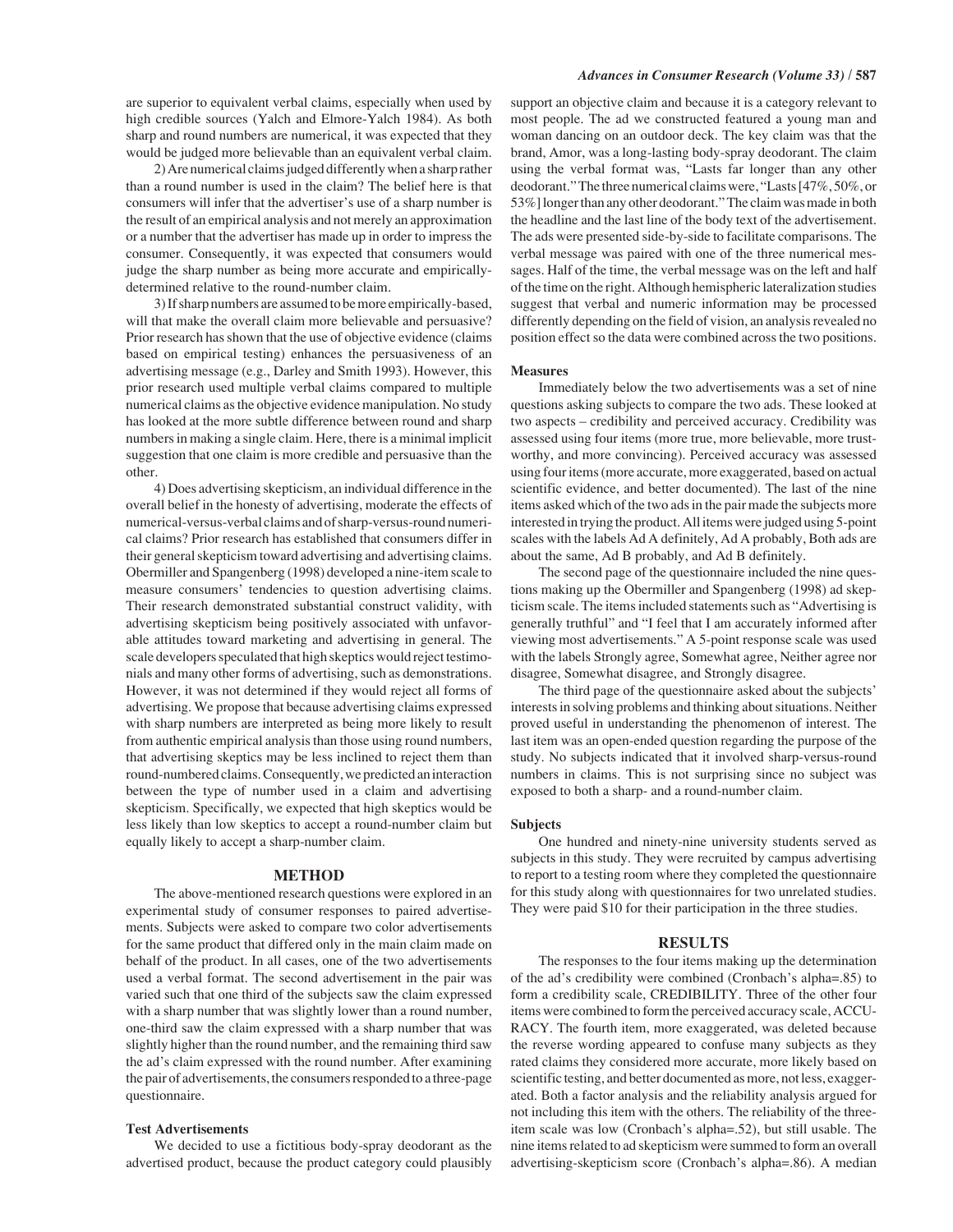**588 /** *It Seems Factual, But Is It? Effects of Using Sharp versus Round Numbers in Advertising Claims*



Message Evaluations by Ad Claim



split was made such that those scoring 3.25 or less were grouped and labeled low skeptics. Those scoring above 3.25 were labeled high skeptics.

Figure 1 shows the results for the perceived accuracy and credibility scales by the three message conditions. The first research question as to whether numerical claims are evaluated better than verbal claims was tested with a t-test of the perceived accuracy and credibility scores versus the null hypothesis value of 3 (equivalent to judging the numerical message the same as the verbal message). The results (t=21.5 for ACCURACY and t=13.2 for CREDIBILITY, both p's<.001, n=199) strongly support the view that numerical claims were judged to be more empirically-based and more credible than an equivalent verbal claim.

The second research question related to whether sharp numerical claims would be judged as being more accurate and empiricallydetermined than round numerical claims. A one-way ANOVA compared the three group means for the ACCURACY measure. The result was statistically significant  $(F(2, 196)=7.48, p<0.01)$ . A post hoc comparison of the means showed that the sharp-numbered claims (47% and 53%) were judged to be more likely based on empirical evidence than the round-numbered claim (50%), using a Student-Newman-Keuls test (p<.05). The difference between the two sharp-numbered claims was not significant, indicating that the inference that a sharp number was more likely to be empiricallybased did not change when the comparison claim was rounded up or rounded down.

The third research question considered whether being seen as a claim that is more accurate without an explicit statement that this was the case would translate into greater credibility for the claim. A one-way ANOVA compared the three group means for the CREDIBILITY measure. The differences were not statistically significant  $(F(2,196) < 1)$ , indicating that the implicit belief that there was evidential support for the claim did not make the claim more believable. Similarly, there were no significant differences between the three groups in the subjects' interest in trying the advertised product.

The final research question concerned ad skepticism and whether or not it moderated the relationship between using sharpnumbered claims and judgments that these claims were based on empirical evidence. This question was addressed using a two-way ANOVA on the perceived accuracy measure. The independent variables were type of claim (47%, 50%, or 53%) and ad skepticism, with groups assigned on the basis of a median split of the subjects' self-reported beliefs about advertising. The results revealed a main effect of the type of claim  $(F(2, 193)=5.98, p<0.1)$  and a marginally significant interaction of claim type with ad skepticism (F(2, 193 $=$ 2.51, p<.09). As shown in Figure 2, the cause of the interaction was the tendency of the high ad skeptics to doubt the evidential basis for the round-numbered claim relative to the low skeptics but to not do that for the sharp-numbered claims. However, as was true for the combined sample, the interaction effect between claim type and ad skepticism for perceived accuracy was not significant for claim credibility of the messages (claim type by ad skepticism, F(2,  $193$ =1.67, p>.1).

# **DISCUSSION**

The results of this experiment support the conjecture that advertising claims stated in terms of sharp numbers are more likely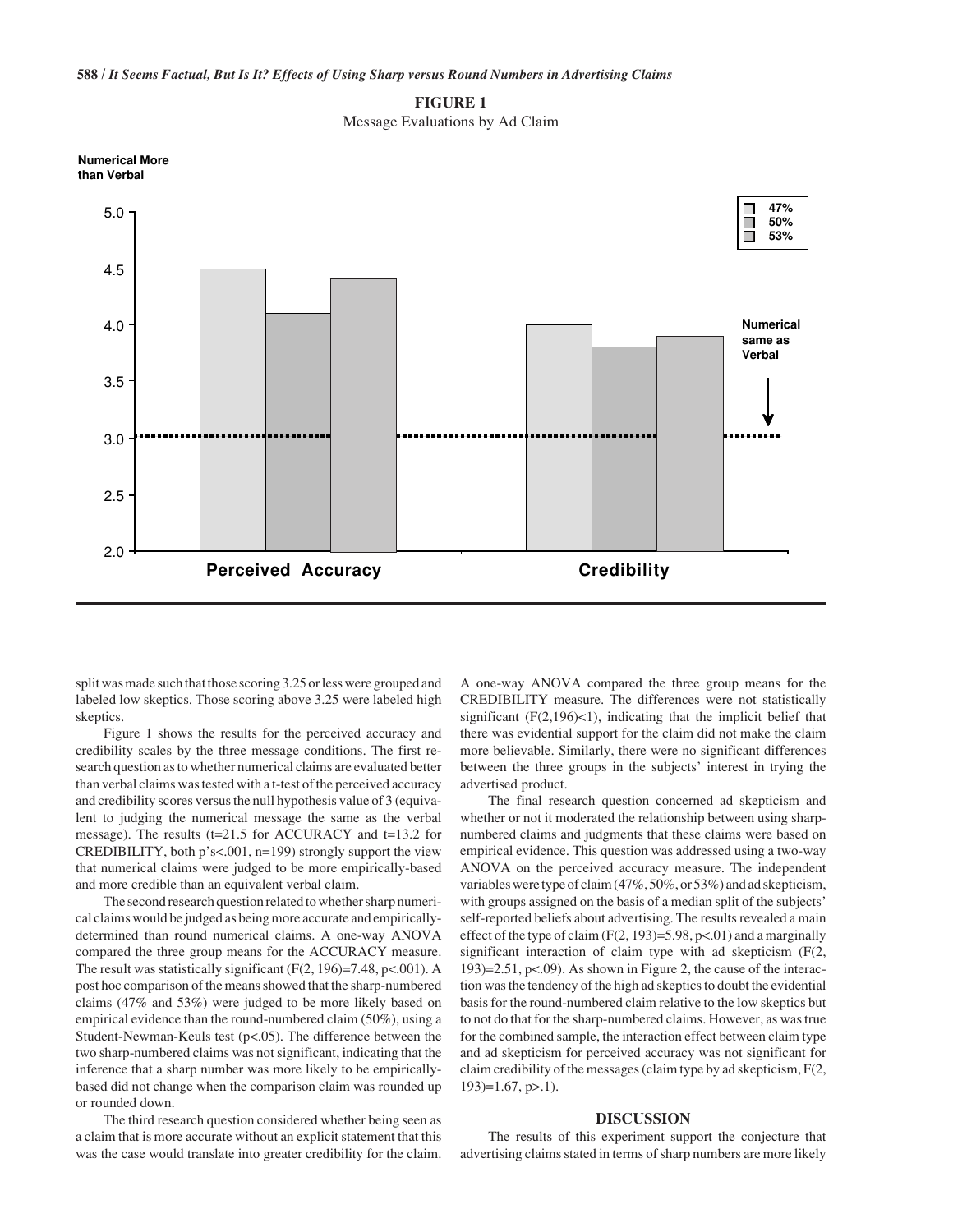



to be judged by consumers as having originated from some empirical data and therefore are more accurate than equivalent roundnumbered or verbal claims. The effect is particularly noteworthy in that it appears to be due primarily to those consumers who consider themselves to be highly skeptical of advertising claims. Although these high skeptics indeed showed a smaller advantage of numerical over verbal claims when round numbers were involved, they were just as likely as the low skeptics to make the unjustified inference that a sharp-number claim is empirically-based. This finding suggests that Obermiller and Spangenberg's (1998) view that advertising skeptics tend to be suspicious of advertising devices such as testimonials and demonstrations should be modified to state that ad skeptics are not more skeptical of everything advertisers do. This research shows that more subtle methods used in advertising may not be as readily rejected.

The evidence in this study that the use of sharp numbers suggests the involvement of detailed, empirical analysis may also be applied to our understanding of everyday verbal communication. Consider, for example, how you might perceive a friend if, rather than saying, "I'll be back in a half hour," the friend said, "I'll be back in 27 minutes." Santos, Leve, and Pratkanis (1994) found that a panhandler can get more money by asking for 17 or 37 cents rather than requesting a quarter. Although they explained this phenomenon by the attention-getting properties of the sharp numbers, the results of the present study would suggest an alternative explanation. It may be that when one is approached for 37 cents, the sharpness of the number suggests that there is a very specific need, say, that the requestor is only a few cents short of what he needs to buy a bus ticket home. By contrast, the request for a round amount of money might suggest that there is no specific need – rather, the requestor just wants money.

# **LIMITATIONS AND FUTURE RESEARCH**

The present research is exploratory, and the conclusions must be judged tentative since only one ad with only one headlined claim was tested. Further, ads were compared directly against each other, making it likely that the subjects would focus on the numerical claim. As this should increase scrutiny of the numerical claim relative to a more natural exposure situation, this provides a strong test of the proposition that audiences infer an empirical basis for claims stated in terms of sharp numbers. In a more complex exposure situation, where consumers typically do not expend the resources to consider the possibility that the claim is being falsely stated to look like it was empirically-based, the possibility of such an unwarranted assumption should be greater.

Individuals concerned about truth in advertising should be heartened by the finding that the sharp-numbered claim was not judged to be highly persuasive. There may be a countervailing influence whereby consumers may be more suspicious of advertisers who use empirically-based claims such that the greater credibility of the claim is countered by a lowered trustworthiness. This could easily be tested by varying the perceived trustworthiness of the source to see if there is an interaction between source credibility and type of numerical claim.

It would also be useful to determine whether the effects are enhanced when consumers lack the resources or motivation to properly evaluate sharp-number claims. As noted by MacInnis et al. (1991), advertisers should recognize that there are tradeoffs such that an executional device designed to attract attention (sexy models or humor) may interfere with the processing of brand information. The mere fact that a numerically-stated claim appears more accurate and factual than a round-number claim because it is